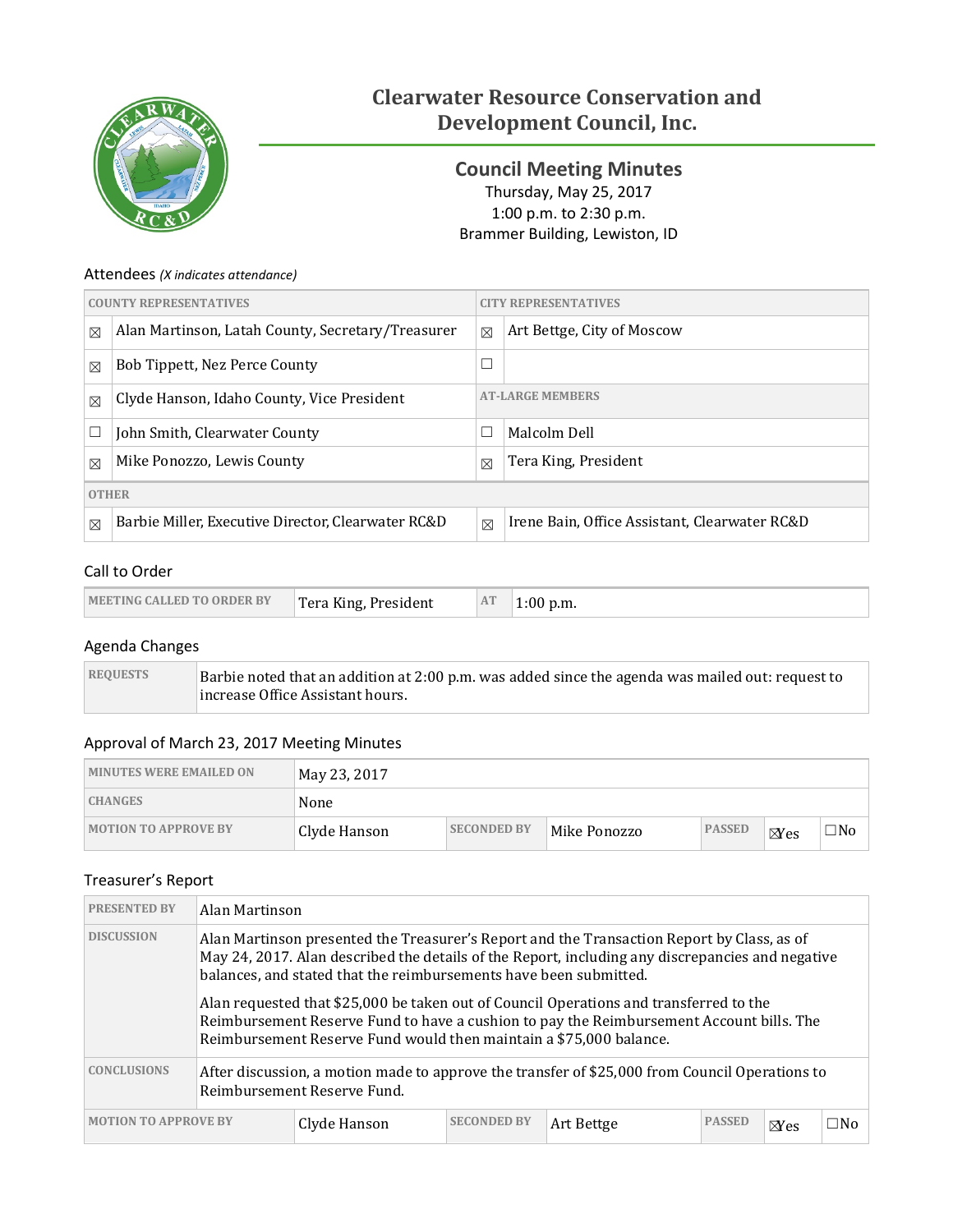#### Executive Director's Report

| <b>PRESENTED BY</b> | Barbie Miller                                                                                                                                                                                                                                                                                                                            |                         |  |  |  |  |  |
|---------------------|------------------------------------------------------------------------------------------------------------------------------------------------------------------------------------------------------------------------------------------------------------------------------------------------------------------------------------------|-------------------------|--|--|--|--|--|
|                     | <b>EXECUTIVE COMMITTEE VOTES BY EMAIL</b>                                                                                                                                                                                                                                                                                                |                         |  |  |  |  |  |
|                     | Hiring the following based on recommendation from the CBYCC hiring committee:                                                                                                                                                                                                                                                            | Approved April 17, 2017 |  |  |  |  |  |
|                     | Nathaniel Davis - Kooskia - Returning crew leader - \$19.08/hour<br>Melanie Martinez - Kooskia - Returning crew leader - \$19.08/hour<br>Richard Norton - Pierce - Returning crew leader - \$19.08/hour<br>Monique Stamper - Orofino - New crew leader - \$16.50/hour<br>Anela Gianopulos - Grangeville - New crew leader - \$17.00/hour |                         |  |  |  |  |  |
|                     | Contract modification #4 for the Clearwater Basin Youth Conservation Corp (CBYCC)<br>Approved April 20, 2017<br>professional services contract with Framing Our Community (FOC).                                                                                                                                                         |                         |  |  |  |  |  |
|                     | Hire Naomi Estrada as Field Botanists for the WHRI vegetation program at \$12.50/hour.                                                                                                                                                                                                                                                   | Approved April 26, 2017 |  |  |  |  |  |
|                     | Modification 6 to Forest Service CBYCC agreement 14-PA-071 to add \$85,000 in funding<br>Approved May 4, 2017<br>for the Clearwater Basin Youth Conservation Corp program.                                                                                                                                                               |                         |  |  |  |  |  |
|                     | Hire Joellyn Moine as Field Botanist for the WHRI vegetation program at \$12.50/hour.<br>Approved May 8, 2017                                                                                                                                                                                                                            |                         |  |  |  |  |  |
|                     | New agreement with the US Army Corps of Engineers in the amount of \$24,000 to<br>provide funding to support the Orofino CBYCC crew.                                                                                                                                                                                                     | Approved May 18, 2017   |  |  |  |  |  |
|                     | $\alpha$ p i vin i prvi velimvo vi no p. no premi nivy elimin                                                                                                                                                                                                                                                                            |                         |  |  |  |  |  |

**GRANT APPLICATION FOR FOREST FUN CAMP**

Courtney Couch with the Forest Service is looking for new funding for the Forest and Fun Camp as the current agreement will expire in a year, and she has found a grant with BOG. Together, Courtney and Barbie submitted the application on May 19 and should be notified by June 19 whether it is awarded or not. They applied for \$1,793 to fund transportation, presenter fees, camp staff, and admin fees.

#### **INLAND NW FOOD NETWORK PROJECT UPDATE**

Barbie had a teleconference on May 3 with Teri McKenzie, the new INWFN treasurer, and their new accountant they partnered with in anticipation of their transition to becoming a new 501(c)3. Discussion included what the transition will entail, and they are hoping to have it in place by June 1. They have applied for a Laura Cunningham grant in the amount of \$20,962.18. This grant's priorities include education for children, rural health care, and programs in underserved population and communities. The award will be announced and disbursed by August 31. They are also continuing to build community relationships. Kootenai Health has made a \$3,500 donation for the Power of Produce youth club. INWFN also participated in the Idaho Gives campaign. All in all, they are becoming more self-sufficient.

#### **SPONSOR CONTRIBUTIONS REQUESTS**

The sponsor contributions requests were mailed out on May 15; City of Moscow and Latah County requests were mailed out earlier, at their request. Requests were mailed to the same ones that we have sent to in the past, but if there are suggestions for who should be added to the list, please let Barbie know.

#### **WHRI FIELD BOTANISTS UPDATE**

Six field botanists were hired, and they started on Monday, May 22. This is the second season of a two-year program, and they should be getting the results from the University of Idaho with data compilation which will then be sent to the Pacific Northwest Research Center.

#### **GENERAL UPDATES**

- Barbie is still corresponding with the Forest Service about the Collective Agreement under which they billed us \$70,000 nine months after the agreement had expired.
- Tera reported that the ten-year CFLRP agreement is set to expire in 2019. Funding in the amount of \$4M is being reduced to \$2M, affecting RC&D funding. It may be the last modification or a lesser amount next year.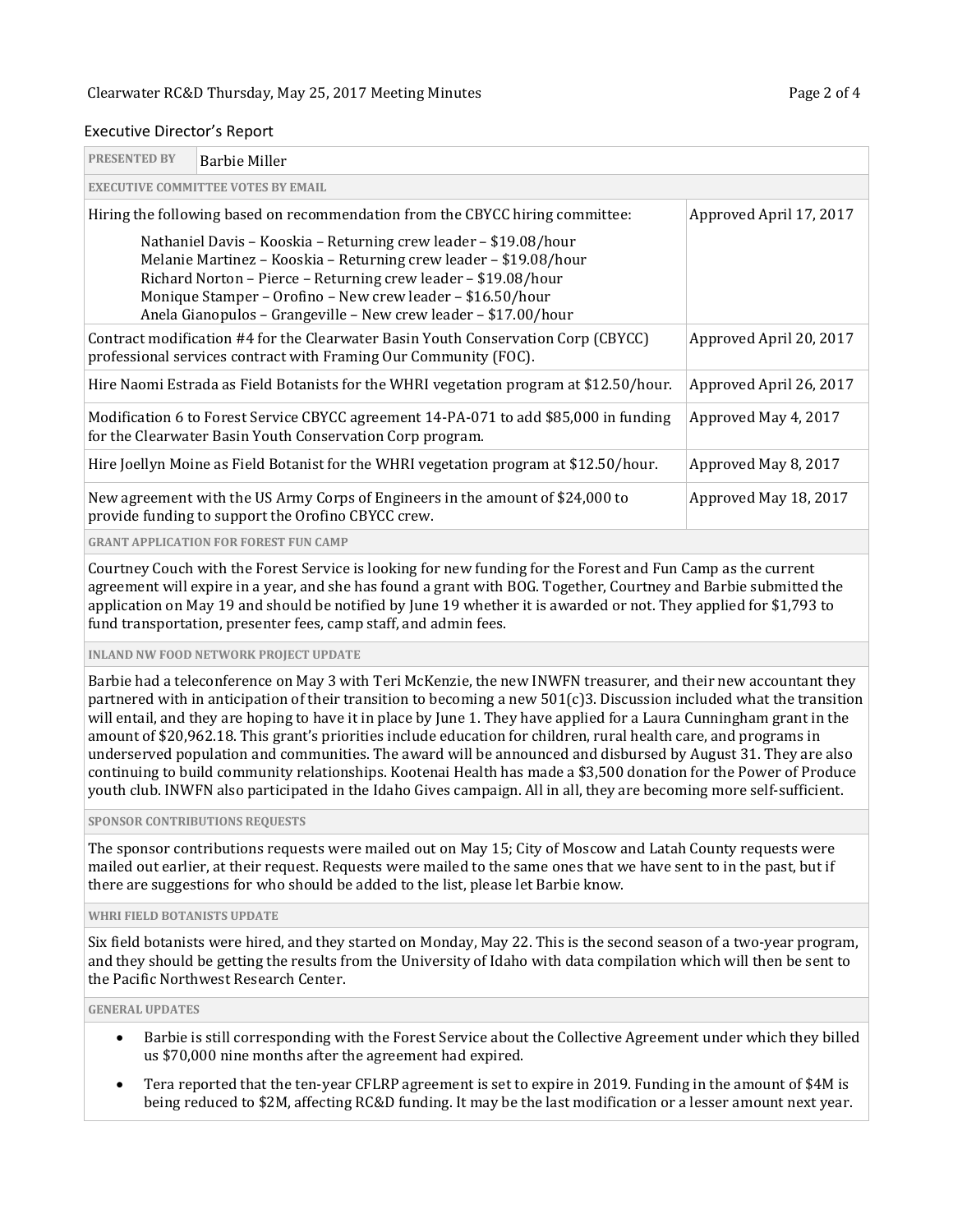## Western RC&D Update

| <b>PRESENTED BY</b> | Clyde Hanson                                                                                                                                                                                                                                                                                                                                                           |
|---------------------|------------------------------------------------------------------------------------------------------------------------------------------------------------------------------------------------------------------------------------------------------------------------------------------------------------------------------------------------------------------------|
| <b>DISCUSSION</b>   | A conference call for the Western RC&D was held on May 16 to discuss approval of budgets and<br>filling two open officer positions. The FY 2017 budget was reopened and dues were (retroactively)<br>reduced from \$150 back to \$75 for FY 2017 as well as the FY 2018 budget. The open positions, one<br>of which was Bill Moore from SW Idaho RC&D, were reelected. |
|                     | Proposals were made restructuring the National Board. Regions will supply one member to the<br>board to increase the National Board from 14 to 20 members.                                                                                                                                                                                                             |

## CBYCC Update

| <b>PRESENTED BY</b> | Tera King and Barbie Miller                                                                                                                                                                                                                                                                                                                                                                                                                                                                                                                                                                                                                                                              |
|---------------------|------------------------------------------------------------------------------------------------------------------------------------------------------------------------------------------------------------------------------------------------------------------------------------------------------------------------------------------------------------------------------------------------------------------------------------------------------------------------------------------------------------------------------------------------------------------------------------------------------------------------------------------------------------------------------------------|
| <b>DISCUSSION</b>   | Altogether, there are 33 new CBYCC hires for the season. Part of the process of hiring is<br>interviewing every eligible applicant as part of the education process for these young people. There<br>are five regular crews, and this year the Selkirk-Bitterroot Trail boss is putting two CBYCC<br>members on his crew to take out with his regular Forest Service crews. The CBYCC program has<br>grown from one crew to three, and now there is five. The curriculum was expanded this year, giving<br>the crews a more rounded experience rather than working only on one type of task.                                                                                             |
|                     | We have had additional partnering opportunities this year diversifying funding sources, so right<br>now we are about 70% funded by the Forest Service. Half of that 70% comes from CFLR, a program<br>that will be ending soon. This Forest Service agreement is a five-year contract, but we are not sure<br>of funding after it is ended.                                                                                                                                                                                                                                                                                                                                              |
|                     | Barbie put together an application for a contract with the Corp of Engineers for six-weeks of funding<br>for this year, and the Orofino crew is working for them most of the season. The Park Service hired<br>the crew for a week or two, and although we are not sure of continued Park Service participation,<br>we are not as dependent on them with such short-term work. Idaho County hired the crew for three<br>weeks of work; they have a couple of weeks with the BLM; and three weeks with Idaho Firewise.<br>Idaho Department of Lands (IDL) hired them for work, as well. Hopefully, the time at the IDL will be<br>successful and result in more funding for another year. |
|                     | In summary, the program is fully funded for this year and next year.                                                                                                                                                                                                                                                                                                                                                                                                                                                                                                                                                                                                                     |

## Request to Hire CBYCC Crew Members

| <b>PRESENTED BY</b> | <b>Barbie Miller</b>                                                                                                                                                                                                                                                                                                                                                                               |
|---------------------|----------------------------------------------------------------------------------------------------------------------------------------------------------------------------------------------------------------------------------------------------------------------------------------------------------------------------------------------------------------------------------------------------|
| <b>DISCUSSION</b>   | We've received approximately 63 applications and have interviewed approximately 50 of those<br>applicants in Orofino, Pierce, Kooskia, Kamiah, and Grangeville.                                                                                                                                                                                                                                    |
|                     | Crew leaders start work on June 5; the youth-parent orientation is June 10; crews start work June<br>12 with two days of training and then into the field work; and the season wraps up on August 3 with<br>a BBQ and award ceremony. Council members are invited to attend.                                                                                                                       |
|                     | This year's event will include a logger sports competition in the morning, while a few at a time are<br>helped by the Idaho Department of Labor with rewriting their resumes. Pacific Logging Conference<br>is trying to introduce the logging careers in the schools to give a taste of the opportunities that are<br>available, and these competitions can help with that in this fun situation. |
|                     | Our biggest roadblock for our crews is the lack of vehicles. The forest service is providing all five of<br>our crew vehicles this year, and it's quite a crowded situation with six people plus equipment in<br>each vehicle. This may be problematic in future seasons.                                                                                                                          |
|                     | Brad Bence from Fenn Ranger Station has wanted to incorporate kids from the CBYCC program into<br>the wilderness trail crew (WTC) program for several years, and this year it materialized. We had                                                                                                                                                                                                 |